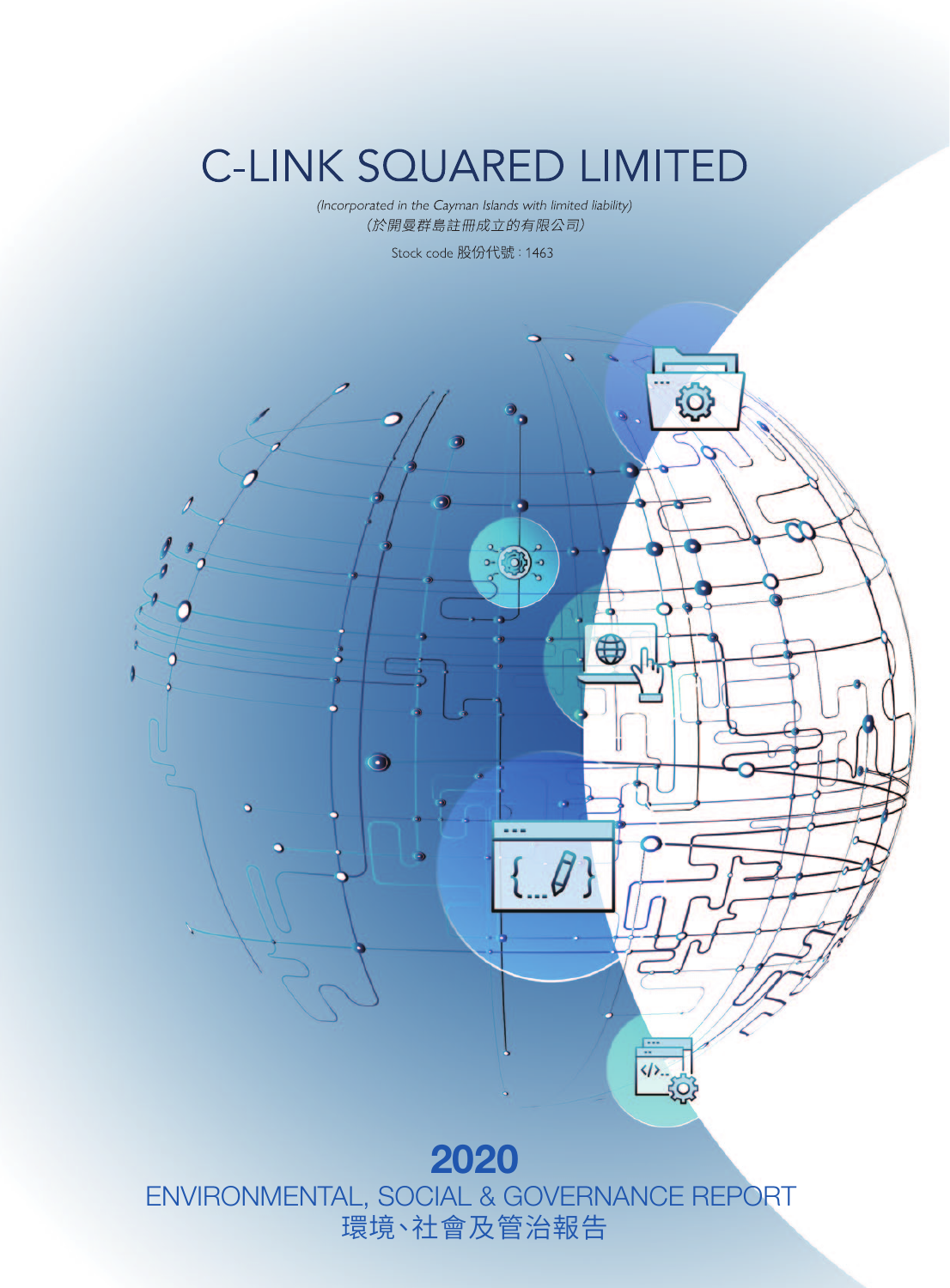## ENVIRONMENTAL, SOCIAL AND GOVERNANCE REPORT

#### **INTRODUCTION**

C-Link Squared Limited (the "Company", together with its subsidiaries, the "Group") is a Malaysian-based outsourced document management services provider and related software application and enterprise software solutions developer. The Group's services include the provision of document management services and enterprise software solutions.

This Environmental, Social and Governance Report (the "ESG Report") summarises the environmental, social and governance ("ESG") initiatives, plans and performances of the Group and demonstrates its commitment to sustainable development.

#### The ESG Governance Structure

The board (the "Board") of directors (the "Directors") of the Company oversees and sets out the ESG strategies for the Group.

The Group has assigned personnel to systematically identify and cater to ESG issues. The said personnel are responsible for collecting and analysing the relevant ESG information, and identifying and assessing the Group's ESG risks. In addition, the said personnel periodically report to the Board for the evaluation and subsequent implementation or revision of the Group's ESG strategies.

#### REPORTING SCOPE

The ESG Report covers the Group's business activities in Malaysia where its principal business operations are located. The Group will continue to assess the major ESG key performance indicator ("KPI") of different businesses and extend the scope of disclosures when and where applicable.

#### REPORTING STANDARD

The ESG Report has been prepared in accordance with the Environmental, Social and Governance Reporting Guide (the "ESG Reporting Guide") as set out in Appendix 27 of the Rules Governing the Listing of Securities on The Stock Exchange of Hong Kong Limited (the "Stock Exchange").

Information relating to the Group's corporate governance practices can be found in the Corporate Governance Report on pages 47 to 63 of the Company's annual report for the year ended 31 December 2020.

#### REPORTING PERIOD

Unless otherwise specified, this ESG Report covers the period from 1 January 2020 to 31 December 2020 (the "FY2020"), the reporting content in this ESG Report comprises the ESG activities, challenges and measures taken by the Group during the FY2020.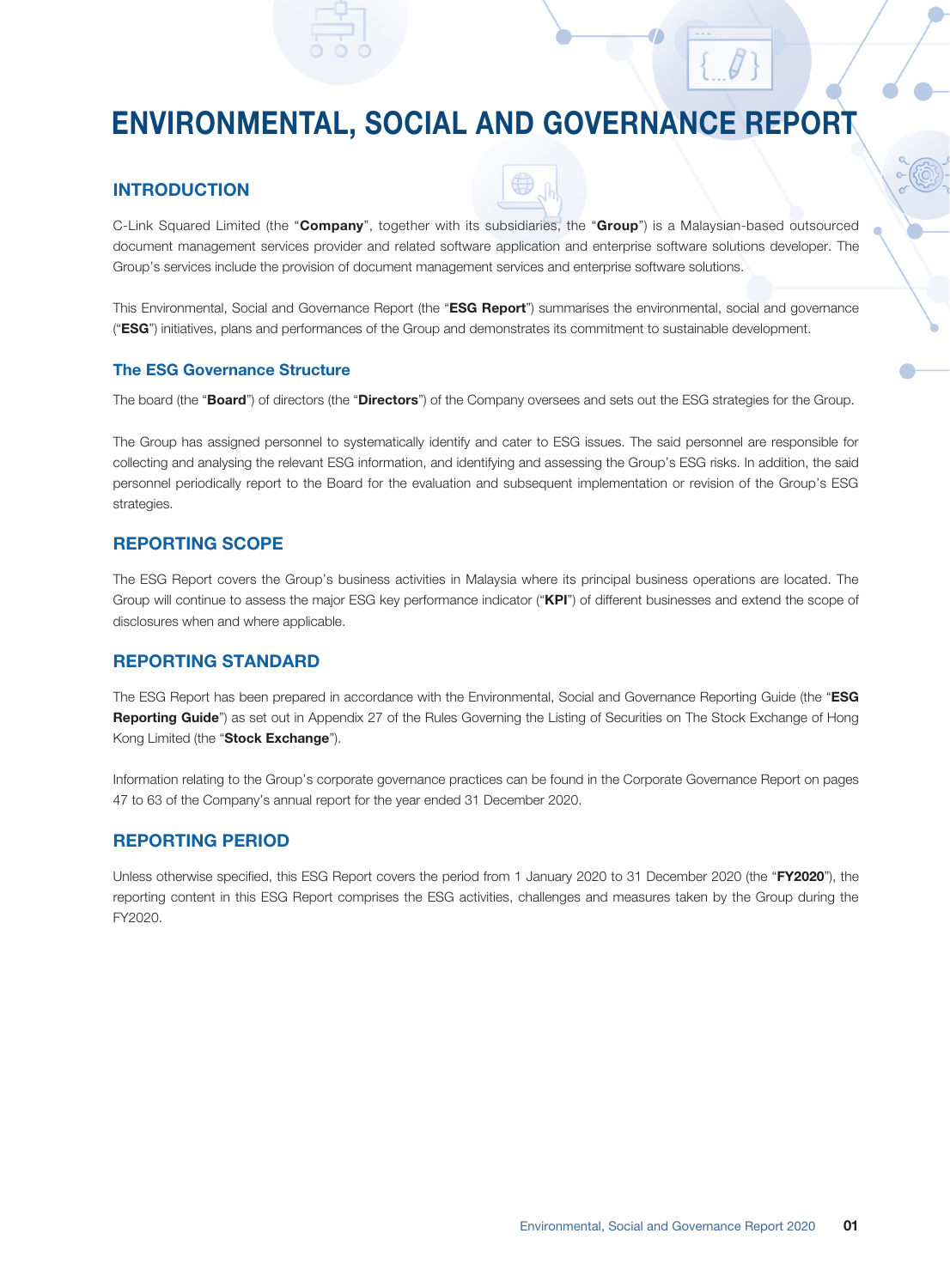### STAKEHOLDER ENGAGEMENT

The Group regularly engages its stakeholders to identify sustainability topics and potential risks. In order to understand and address their key concerns, the Group has been maintaining close communication with its stakeholders. The Group will continue to increase the involvement of stakeholders via constructive conversation with a view to enjoying long term prosperity.

Stakeholders' expectations have been taken into consideration by utilising diversified engagement methods and communication channels as shown below:

| <b>Stakeholders</b>                            | <b>Communication Channels</b>                                                                                                                                                           | <b>Expectations</b>                                                                                                                                                                                   |
|------------------------------------------------|-----------------------------------------------------------------------------------------------------------------------------------------------------------------------------------------|-------------------------------------------------------------------------------------------------------------------------------------------------------------------------------------------------------|
| Shareholders and investors                     | General meetings<br>$\bullet$<br>Financial reports<br>$\bullet$<br>Announcements and circulars<br>$\bullet$<br>Company website<br>$\bullet$                                             | Sustainable profitability<br>$\bullet$<br>Good corporate governance structure<br>$\bullet$<br>Shareholder return<br>$\bullet$                                                                         |
| Employees                                      | Training activities, seminars and<br>$\bullet$<br>briefings<br>Internal emails and suggestion boxes<br>$\bullet$<br>Regular meetings<br>$\bullet$<br>Performance appraisal<br>$\bullet$ | Remuneration and benefits<br>$\bullet$<br>Safe working environment<br>$\bullet$<br>Career development<br>$\bullet$                                                                                    |
| Suppliers                                      | Site visits<br>$\bullet$<br>Business meetings and discussions                                                                                                                           | Fair and open procurement<br>$\bullet$<br>On-time payment<br>Sustainable relationship<br>$\bullet$                                                                                                    |
| Customers                                      | Customer service hotline<br>$\bullet$<br>Emails<br>$\bullet$<br>Customer meetings<br>$\bullet$                                                                                          | Possession of technical capability<br>$\bullet$<br>Ability to provide accurate and efficient<br>$\bullet$<br>processing<br>Flexibility of customising software to<br>$\bullet$<br>meet specific needs |
| Government and other<br>regulatory authorities | Written or electronic correspondence<br>$\bullet$<br>Visits and inspections<br>$\bullet$                                                                                                | Compliance with relevant laws and<br>$\bullet$<br>regulations<br>Stability in business operations<br>$\bullet$                                                                                        |
| Media and the public                           | <b>ESG</b> reports<br>$\bullet$<br>Company website<br>$\bullet$<br>Reports and announcements                                                                                            | Transparency of ESG issues and<br>$\bullet$<br>financial disclosure<br>Legal compliance<br>Corporate governance                                                                                       |

The Group understands the importance of maintaining good relationships with its stakeholders and actively collaborates with them to ensure that their opinions can be voiced out through effective communication channels. In the long run, stakeholders' contributions will aid the Group in improving potentially overlooked ESG performance and maintaining the success of the Group's business in the challenging market.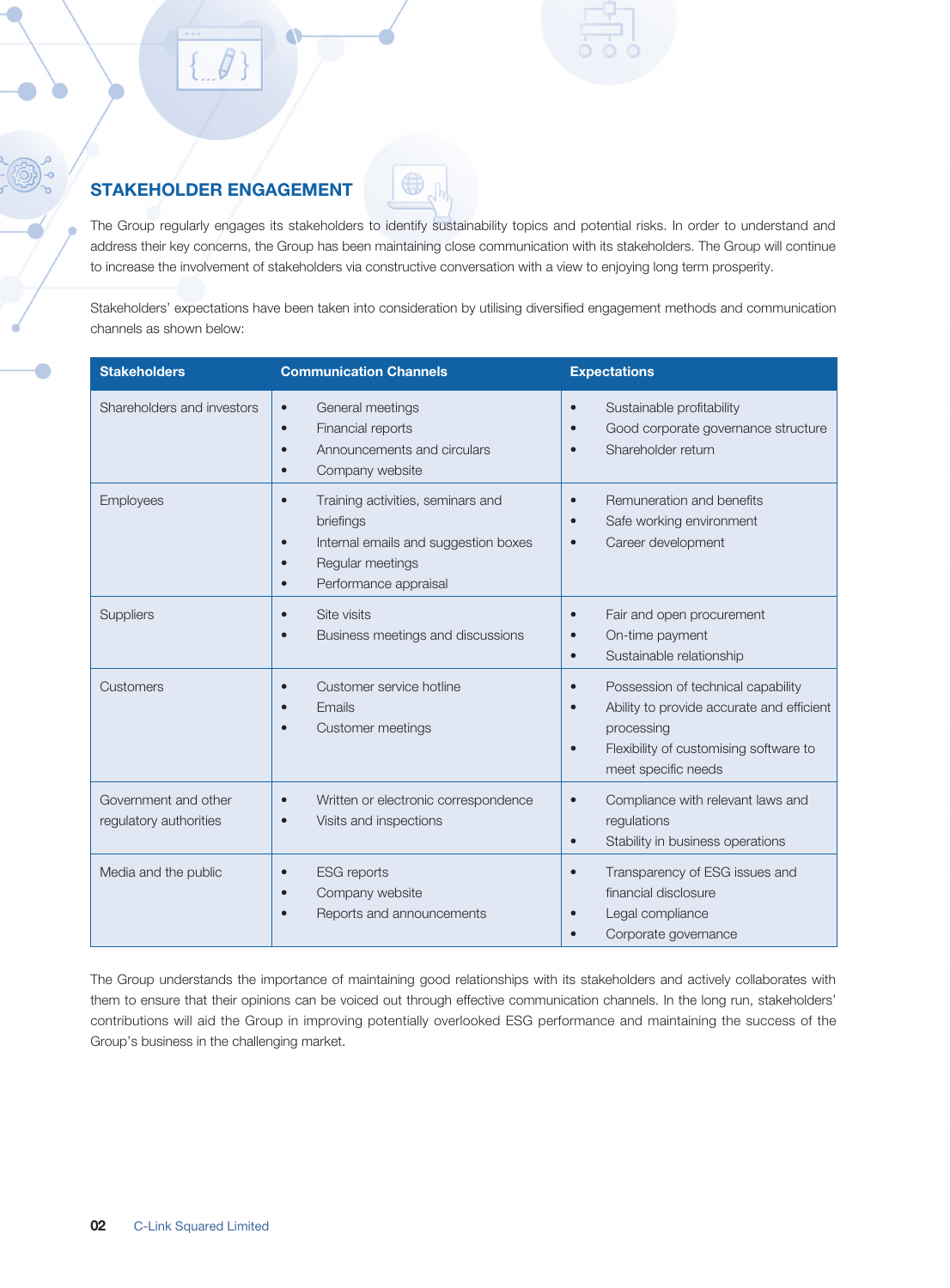

#### MATERIALITY ASSESSMENT

The Board and the management responsible for the key functions of the Group have participated in the preparation of the ESG Report. They have assisted the Group in reviewing its operations, identifying relevant ESG issues and assessing their importance to the Group's businesses and stakeholders.

Summary of the Group's material ESG issues according to its relative importance are shown as follows:

| <b>Least material</b>                                             | <b>Material</b>                                                                                                                                                                                                                                 | <b>Most material</b>                                                                                                                                                                                                                  |
|-------------------------------------------------------------------|-------------------------------------------------------------------------------------------------------------------------------------------------------------------------------------------------------------------------------------------------|---------------------------------------------------------------------------------------------------------------------------------------------------------------------------------------------------------------------------------------|
| Air Emissions<br><b>Water Consumption</b><br>Community Investment | Greenhouse Gas ("GHG")<br>Emissions<br>Waste Management<br>$\bullet$<br><b>Energy Consumption</b><br>$\bullet$<br>Provision of Training<br>Opportunities<br><b>Procurement Practices</b><br>$\bullet$<br>Whistle-blowing Mechanism<br>$\bullet$ | Paper Consumption<br>Recruitment, Diversity and Equal<br>Opportunities<br>Occupational Health and Safety<br>Management<br>Data Protection and Privacy<br>Intellectual Property ("IP") Rights<br><b>Customer Complaints Management</b> |

For FY2020, the Group confirmed that it has established appropriate and effective management policies and internal control systems for ESG issues and confirmed that the disclosed contents are in compliance with the requirements of the ESG Reporting Guide.

#### CONTACT US

The Group welcomes stakeholders to provide their opinions and suggestions. You can provide valuable advice in respect of the ESG Report and/or the Group's performance in sustainable development by visiting: https://[www.clinksquared.com](http://www.clinksquared.com/) or contacting us via email at [investor\\_relations@cgroup.com.my](mailto:investor_relations@cgroup.com.my)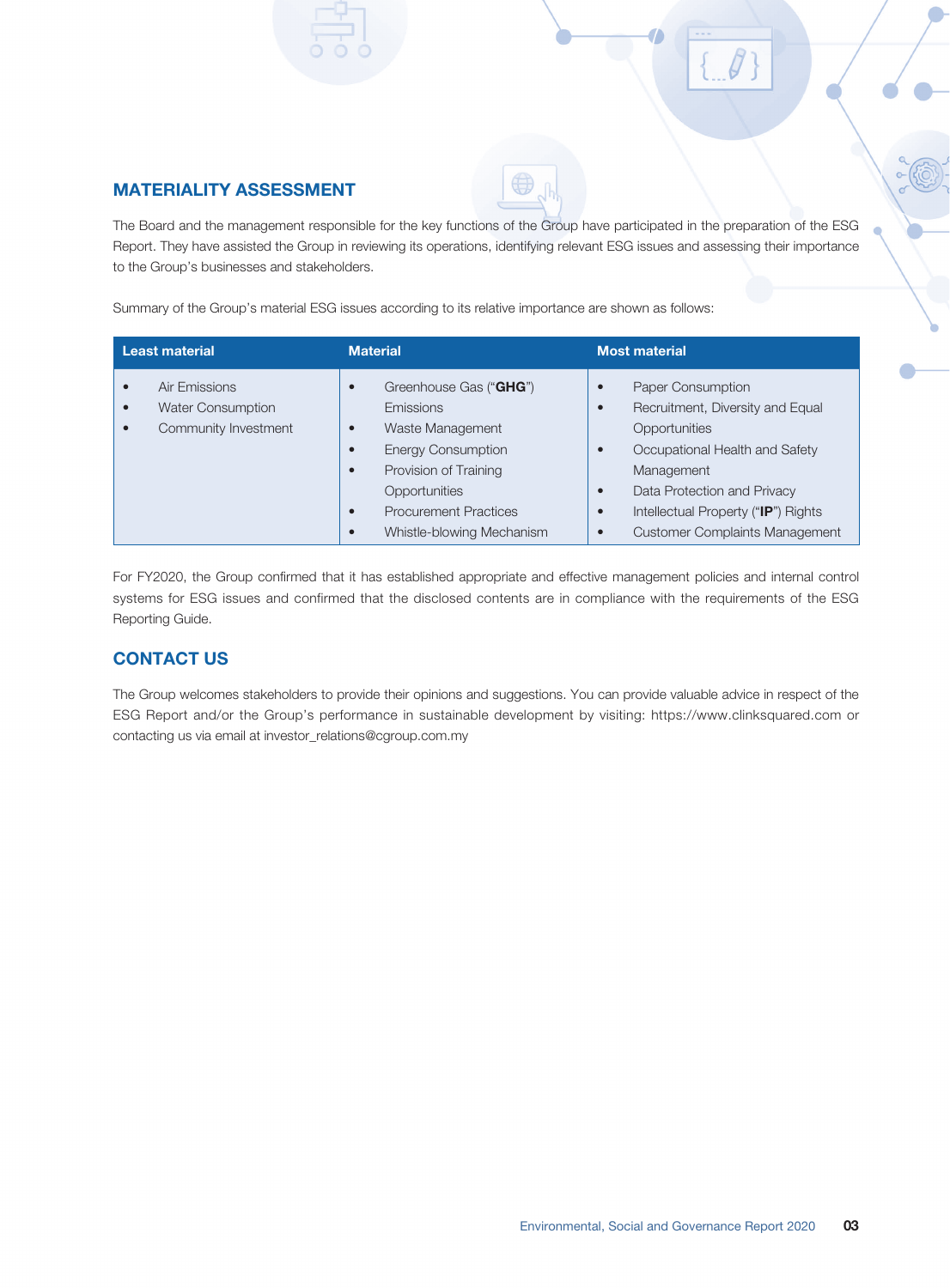#### A1. Emissions

Environmental protection and sustainable development rely on concerted and continuous efforts from all industries and society. In addition to complying with applicable laws and regulations of Malaysia, the Group is committed to minimising any adverse impacts on the environment by incorporating green practices in its daily operations. The Group endeavours to expand its business without exploiting the environment. Therefore, the Group continuously revises existing policies and incorporates new policies to mitigate potential direct and indirect negative environmental impacts arising from its business operations.

During FY2020, the Group was not aware of any material non-compliance with laws and regulations relating to air and GHG emissions, discharges into water and land, and generation of hazardous and non-hazardous waste that would have a significant impact on the Group, including but not limited to the Environmental Quality Act 1974 of Malaysia.

#### Exhaust Gas Emissions

The principal sources of exhaust gas emissions arising out of the Group's operation were petrol and diesel consumed by vehicles. In response to the abovementioned emissions, the Group has actively taken measures to control air emissions. Such measures will be described in the following section — "GHG Emissions".

| <b>Types of exhaust gas</b> | <b>Unit</b> | <b>FY2020</b> | <b>FY2019</b> |
|-----------------------------|-------------|---------------|---------------|
| Nitrogen oxides ("NOx")     | kg          | 97.04         | 245.15        |
| Sulphur oxides ("SOx")      | kg          | 0.25          | 0.32          |
| Particulate matter ("PM")   | kg          | 9.17          | 23.15         |

Summary of exhaust gas emissions performance:

#### GHG Emissions

The principal GHG emissions of the Group were generated from petrol and diesel consumption by vehicles and forklifts (Scope 1), purchased electricity (Scope 2) and business air travel (Scope 3).

#### Scope 1 — Direct GHG Emissions

The Group has adopted the following measures to mitigate direct GHG emissions from petrol and diesel consumption by company vehicles and forklifts in its operations:

- Plan routes ahead of time to avoid route repetition and optimise fuel consumption;
- Regular maintenance vehicles to ensure optimal engine performance and fuel use; and
- Switch off the engine when the vehicle is idling.

#### Scope 2 — Indirect GHG Emissions

Electricity consumption accounted for a large percentage of GHG emissions of the Group. The Group has implemented measures to reduce energy consumption, said measures will be mentioned in "Aspect A2 — Use of Resources".

#### Scope 3 — Other Indirect GHG Emissions

Business air travel contributed to the category of other indirect GHG emissions. Noting that business air travel generates a large amount of GHG emissions, the Group only utilises business air travel when deemed necessary. Teleconferences and web conferences are the Group's preferred communication channels.

Through the implementation of such measures, the Group has increased its employees' awareness of reducing GHG emissions.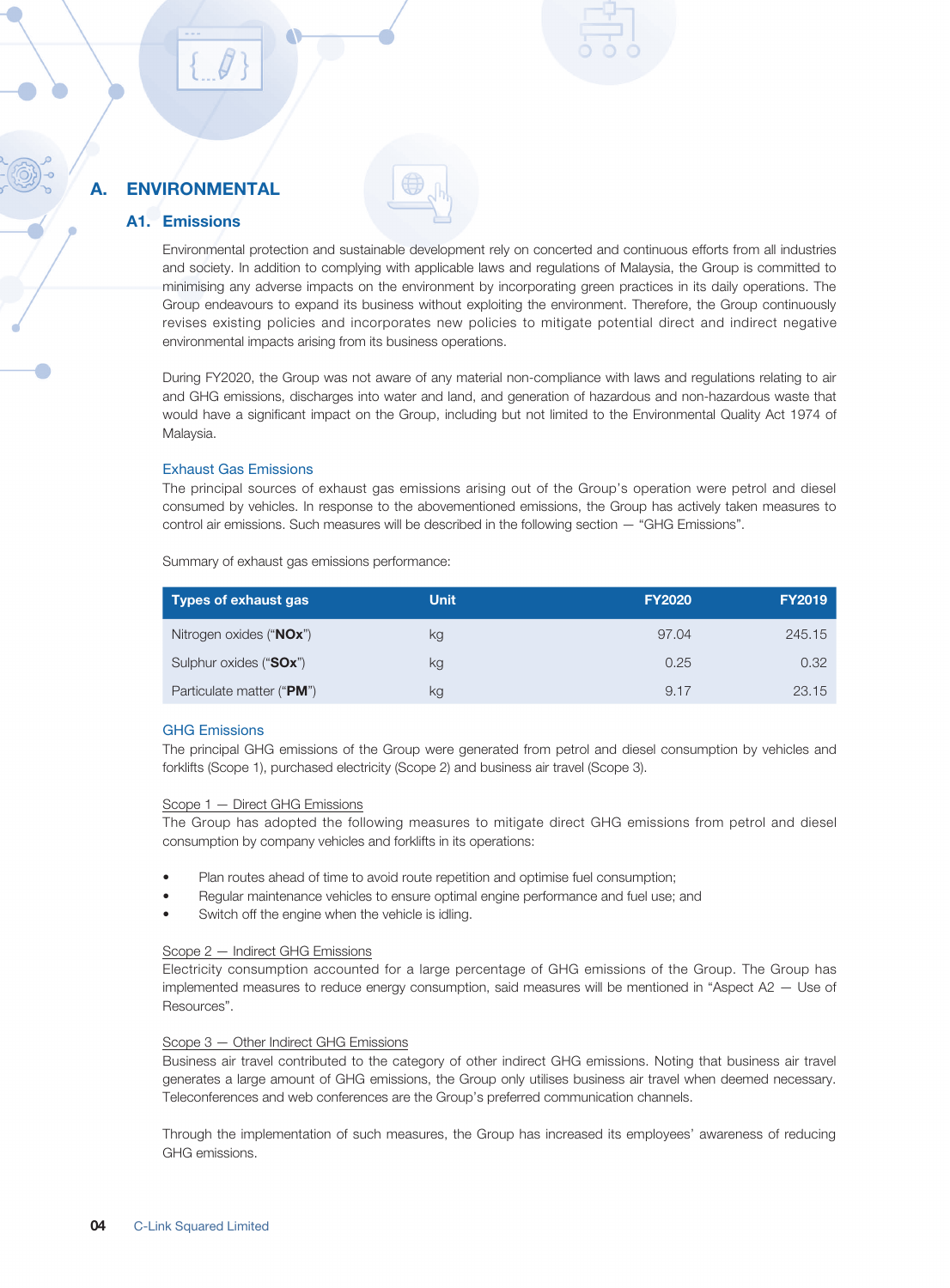During the FY2020, after implementation of the GHG emissions measures, the Group's total GHG emissions decreased by about 1.85%, from approximately 622.38 tCO<sub>2</sub>e in FY2019 to 610.85 tCO<sub>2</sub>e in FY2020, which was mainly attributable to the decrease in Petrol and diesel consumption.

Summary of GHG emissions performances:

| Indicators <sup>1</sup>                                         | Unit $2$                                | <b>FY2020</b> | <b>FY2019</b> |
|-----------------------------------------------------------------|-----------------------------------------|---------------|---------------|
| Scope 1 - Direct GHG Emissions<br>Petrol and diesel consumption | $tCO2$ e                                | 46.04         | 54.74         |
| Scope 2 - Indirect GHG Emissions<br>Purchased electricity       | $tCO2$ e                                | 564.04        | 564.09        |
| Scope 3 - Other Indirect GHG Emissions<br>Business air travel   | $tCO2$ e                                | 0.77          | 3.55          |
| <b>Total GHG emissions</b>                                      | tCO <sub>2</sub> e                      | 610.85        | 622.38        |
| Intensity $3$                                                   | tCO <sub>2</sub> e/million revenue (RM) | 7.96          | 8.70          |

Notes:

- 1. GHG emissions data is presented in terms of carbon dioxide equivalent and is based on, but not limited to, "The Greenhouse Gas Protocol: A Corporate Accounting and Reporting Standard" issued by the World Resources Institute and the World Business Council for Sustainable Development, "How to prepare an ESG report — Appendix II: Reporting Guidance on Environmental KPIs" issued by the Stock Exchange, the "Global Warming Potential Values" from the IPCC Fifth Assessment Report, 2014 (AR5) and the 2019 TNB Sustainability Report issued by Tenaga Nasional Berhad.
- 2. tCO<sub>2</sub>e is defined as tonnes of carbon dioxide equivalent.
- 3. For FY2020, the Group recorded a revenue of approximately RM76,719,000 (2019: RM71,526,000). This data is used for calculating other intensity data.

#### Sewage Discharge into Water and Land

Due to the Group's business nature, there was no significant or unreasonable amount of sewage discharged by the Group into either land or water.

#### Waste Management

#### Hazardous Waste Management

Due to the Group's business, the use and the subsequent disposal of toner cartridges are inevitable. Therefore, the principal hazardous waste produced by the Group's operations was toner cartridges. The Group arranges collection of such toner cartridges with a waste collector for proper disposal. In FY2020, approximately all of the hazardous wastes generated by the Group were lawfully disposed of by contracted third parties.

The Group would also arrange collection with contracted third parties to lawfully dispose of computers and other waste electrical and electronic equipment, should they become obsolete.

The Group remains vigilant to the management of proper hazardous waste disposal and ensures that the disposal process complies with applicable statutory requirements.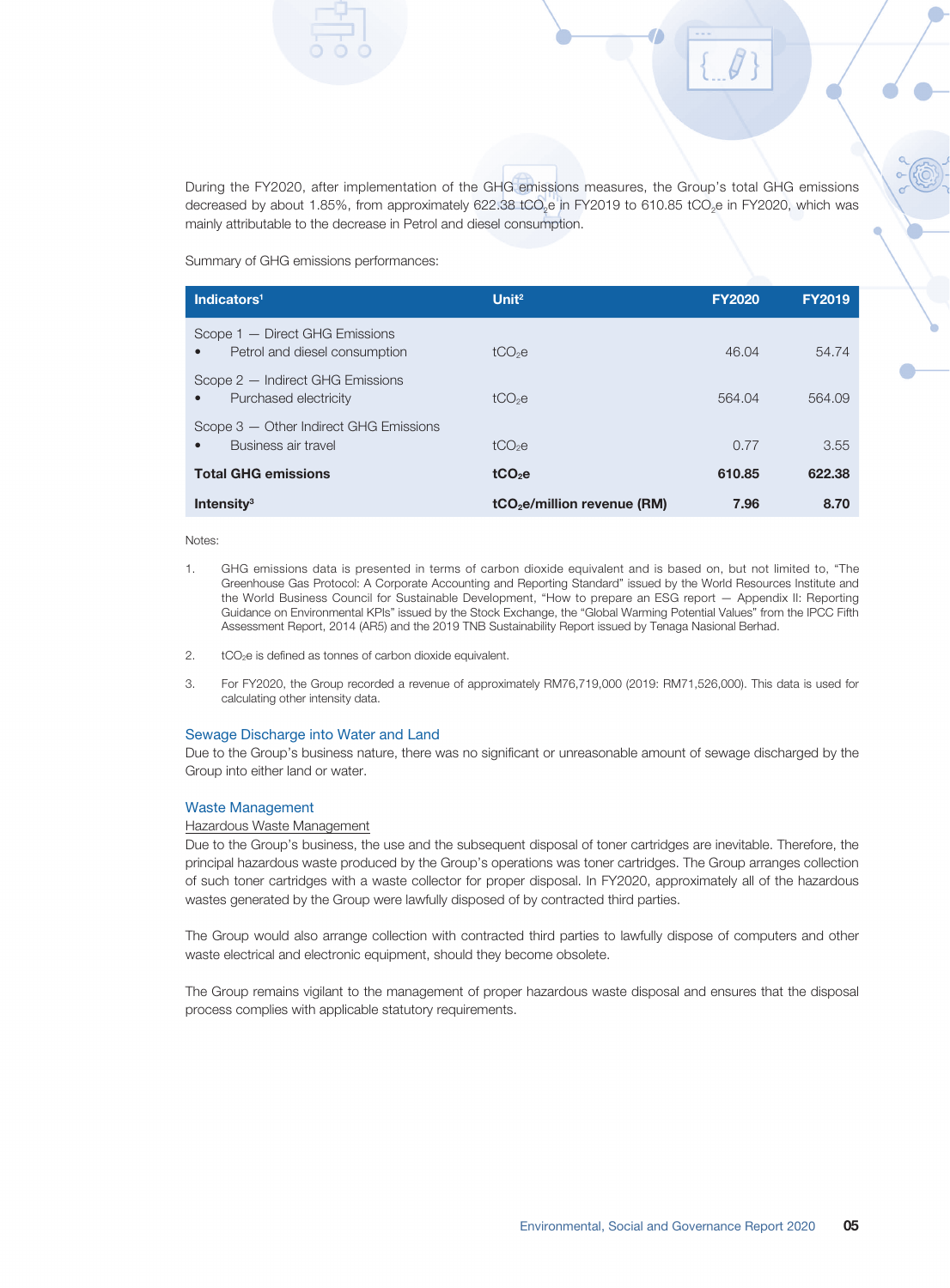

Summary of major hazardous waste disposal performance:

| <b>Indicator</b>                                    | <b>Unit</b>                 | <b>FY2020</b> | FY20191 |
|-----------------------------------------------------|-----------------------------|---------------|---------|
| Toner cartridge                                     | tonnes                      | 5.66          | 5.34    |
| Total hazardous waste generated                     | tonnes                      | 5.66          | 5.34    |
| Total hazardous waste handled by<br>waste collector | tonnes                      | 5.66          | 5.34    |
| <b>Intensity</b>                                    | tonnes/million revenue (RM) | 0.074         | 0.075   |

#### Non-hazardous Waste Management

General waste was the principal non-hazardous waste generated. The Group did not note a disproportional amount of waste produced.

The Group places great effort in raising the awareness of its employees on the importance of reducing waste production. The Group maximises its efforts in reducing the amount of waste being disposed of at the landfills by establishing Standard Operating Procedures ("SOP") on Secure Data Disposal. The said SOP ensures that recyclable paper products of a sensitive nature are recycled after shredding.

Furthermore, the Group has adopted the following environmentally friendly initiatives to enhance its environmental performance. Such green measures include but are not limited to:

- Reduce the use of single-use disposable items;
- Reuse and recycle paper products and boxes; and
- Recycle non-hazardous office and electronic equipment after their life cycle where possible.

The Group has increased its employees' awareness of waste management through the implementation of these measures.

During the FY2020, the Group's total non-hazardous waste disposed intensity decreased by about 8%, from 0.25 tonnes/million revenue (RM) in FY2019 to 0.23 tonnes/million revenue (RM) in FY2020.

Summary of non-hazardous waste disposal performance:

| <b>Indicator</b>                   | <b>Unit</b>                 | <b>FY2020</b> | <b>FY2019</b> |
|------------------------------------|-----------------------------|---------------|---------------|
| General waste                      | tonnes                      | 18.00         | 18.00         |
| Total non-hazardous waste disposed | tonnes                      | 18.00         | 18.00         |
| <b>Intensity</b>                   | tonnes/million revenue (RM) | 0.23          | 0.25          |

#### A2. Use of Resources

The Group upholds and promotes the principle of effective use of resources, and is committed to optimising its use of resources in all of its business operations. The Group has established relevant policies and procedures governing the use of energy and water with the aim of achieving higher efficiency and reducing the unnecessary use of resources.

<sup>1</sup> As the calculation method has been adjusted to comply with "*How to prepare an ESG Report — Appendix II: Reporting Guidance on Environmental KPIs*" issued by the Hong Kong Exchanges and Clearing Limited ("HKEX"), the information disclosed in FY2019 has been revised.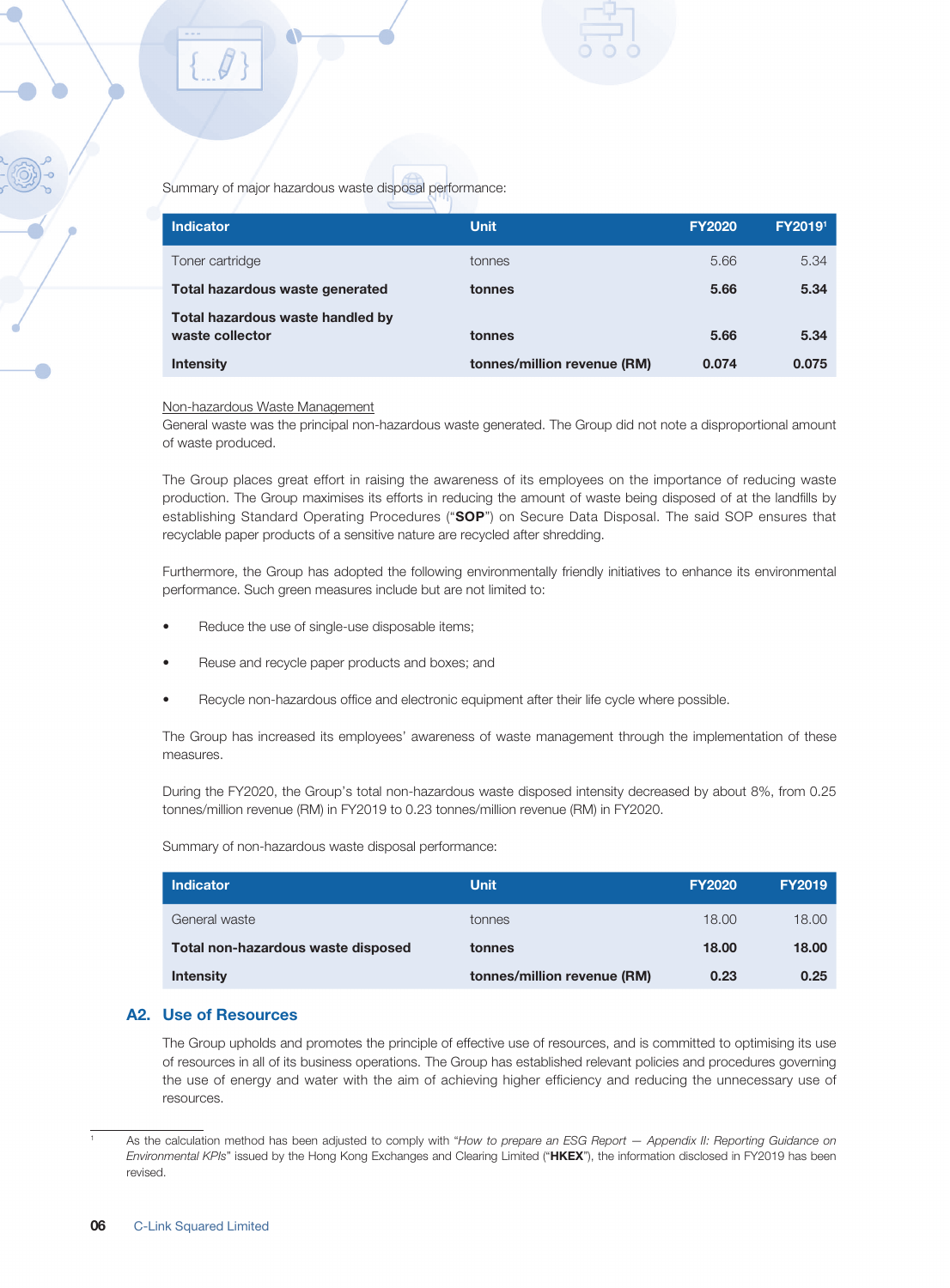#### Energy Consumption

To better utilise finite natural resources, the Group has established an environmental policy to better govern the use of resources. The Group strives to further reduce energy consumption by adopting the following energy-saving measures:

- Install energy-efficient lighting;
- Ensure all idle appliances and unnecessary lightings are switched off either manually or through automatic sensors;
- Conduct regular maintenance on air-cooling technologies; and
- Procure energy-efficient equipment for the replacement of old equipment.

The consumption level of electricity is regularly monitored. Any unreasonable increase in electricity consumption will be investigated and preventive measures will be taken. Through the implementation of the aforementioned energysaving measures, employee's awareness of energy conservation has increased.

During the FY2020, the total energy consumption of the Group slightly increased by about 0.89%, from approximately 1,173.59 MWh in FY2019 to approximately 1,184.06 MWh in FY2020, which was mainly attributable to the increase in the business activities of the Group.

Summary of energy consumption performances:

| <b>Indicators</b>               | <b>Unit</b>                     | <b>FY2020</b> | <b>FY2019</b> |
|---------------------------------|---------------------------------|---------------|---------------|
| Direct energy consumption       | <b>MWh</b>                      | 176.84        | 209.33        |
| Petrol                          | <b>MWh</b>                      | 40.99         | 52.89         |
| <b>Diesel</b>                   | <b>MWh</b>                      | 135.85        | 156.44        |
| Indirect energy consumption     | <b>MWh</b>                      | 1,007.22      | 964.26        |
| Purchased electricity           | <b>MWh</b>                      | 1.007.22      | 964.26        |
| <b>Total energy consumption</b> | <b>MWh</b>                      | 1,184.06      | 1,173.59      |
| <b>Intensity</b>                | <b>MWh/million revenue (RM)</b> | 15.43         | 16.41         |

#### Water Consumption

The Group actively promotes the importance of water conservation to its employees. Apart from posting eyecatching reminders around washrooms and offices, the Group also regularly inspects water taps to prevent leakage and installs dual flush water cisterns in toilets and water-saving thimbles in sinks where possible. During the FY2020, the Group's total water consumption increased by about 15.5%, from 5,505 m<sup>3</sup> in FY2019 to 6,359 m<sup>3</sup> in FY2020.

Through the implementation of the said water-saving measures, the Group has increased its employees' awareness of water conservation.

Due to the Group's business nature and its geographical location, the Group did not encounter any problem in sourcing water that was fit for purpose.

Summary of water consumption performance:

| <b>Indicator</b>               | <b>Unit</b>               | <b>FY2020</b> | <b>FY2019</b> |
|--------------------------------|---------------------------|---------------|---------------|
| <b>Total water consumption</b> | m <sup>3</sup>            | 6.359.00      | 5,505,00      |
| <b>Intensity</b>               | $m3/million$ revenue (RM) | 82.89         | 76.97         |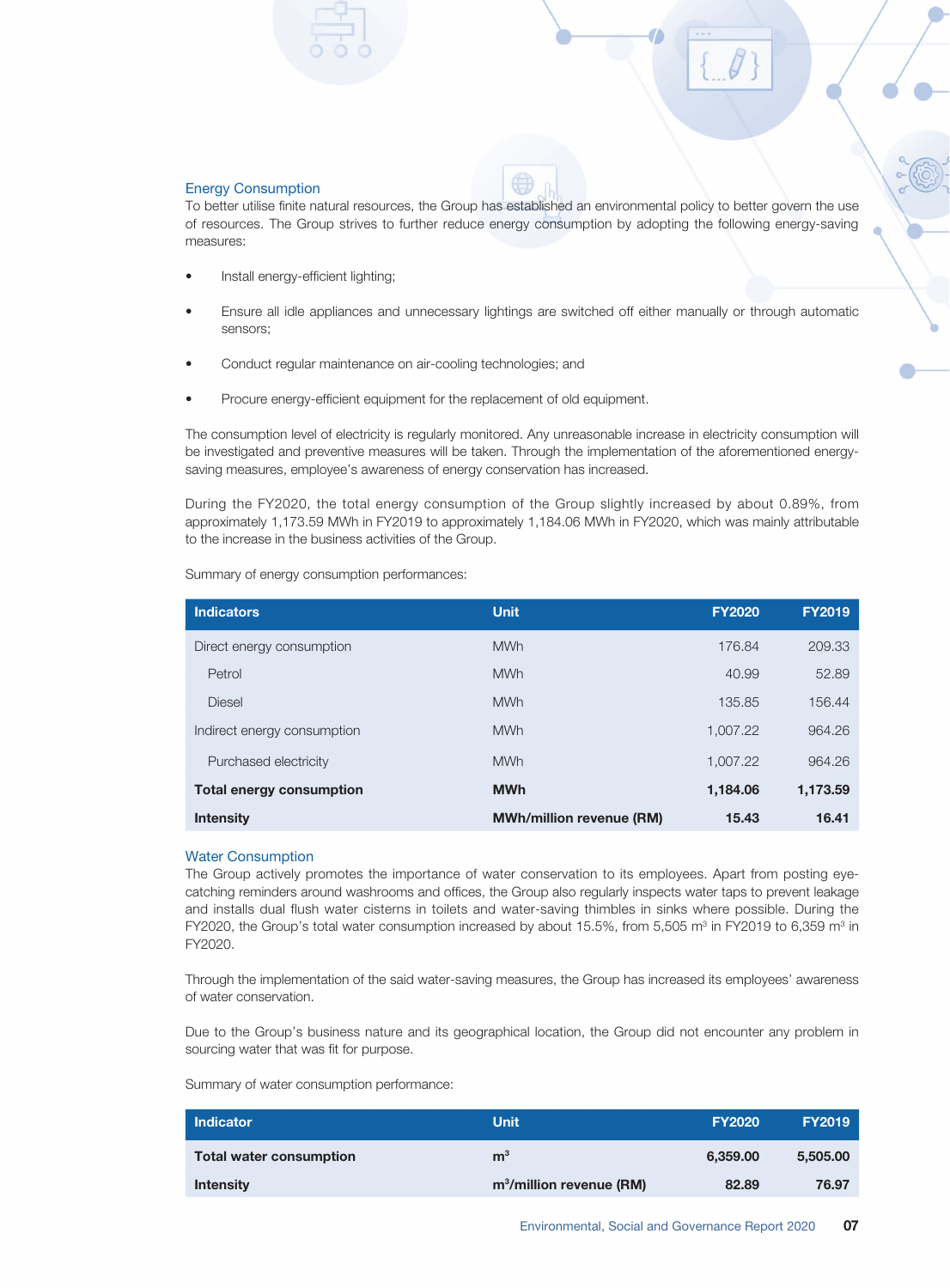#### Paper Consumption

As an outsourced services provider, the Group inevitably uses a substantial amount of paper for the printing of documents such as leaflets, letters, envelopes and documentations for its customers.

The Group nevertheless upholds its commitment to environmental sustainability and adopts other sustainable printing options internally. Examples include the following:

- Use recycled paper instead of virgin paper;
- Reuse single-sided waste paper;
- Procure paper products with Forest Stewardship Council Recycled Label; and
- Adopt double-sided printing where possible.

The Group's provision of document management services aid enterprises in reducing paper consumption as documents are now stored online. This not only lowers the need for storage space but also reduces carbon emissions and the excessive use of paper products. The Group has also strengthened its marketing approach in promoting its digital solutions to its customers. The Group believes that its document management services will bring a positive impact to the environment and will reduce the reliance of enterprises on paper products in the long run.

Summary of paper consumption performances:

| <b>Indicators</b>    | Unit (in thousand) | <b>FY2020</b> | <b>FY2019</b> |
|----------------------|--------------------|---------------|---------------|
| A <sub>3</sub> Paper | sheet              | 49.45         | N.A           |
| A4 Paper             | sheet              | 70,158.75     | 76,373.81     |
| A5 Paper             | sheet              |               | 3,058.28      |
| <b>B5 Paper</b>      | sheet              | 18,144.00     | 15,096.00     |
| Envelope             | piece              | 46,665.41     | 37,595.76     |

#### Use of Packaging Materials

Due to the Group's business nature, the use of packaging material was not considered to be a material ESG aspect to the Group.

#### A3. The Environment and Natural Resources

The Group realises its responsibility in minimising any negative environmental impacts in its business operations despite the fact that the Group does not produce harmful pollutants that directly affect the environment, nor does its business operations have a significant impact on natural resources. The Group nevertheless remains conscious of its existing and potential impacts, and therefore regularly assesses the environmental risks of its business model, adopts preventive measures and ensures compliance with relevant laws and regulations.

#### Indoor Air Quality

The Group considers that providing a pleasant and safe working environment to its employees is of paramount importance. Indoor air quality is therefore regularly monitored and measured. To maintain indoor air quality at a satisfactory level, air purifying equipment is placed in the Group's premises and the ventilation system is cleaned periodically. By adopting these measures, the indoor air quality of the Group's premises has been satisfactory.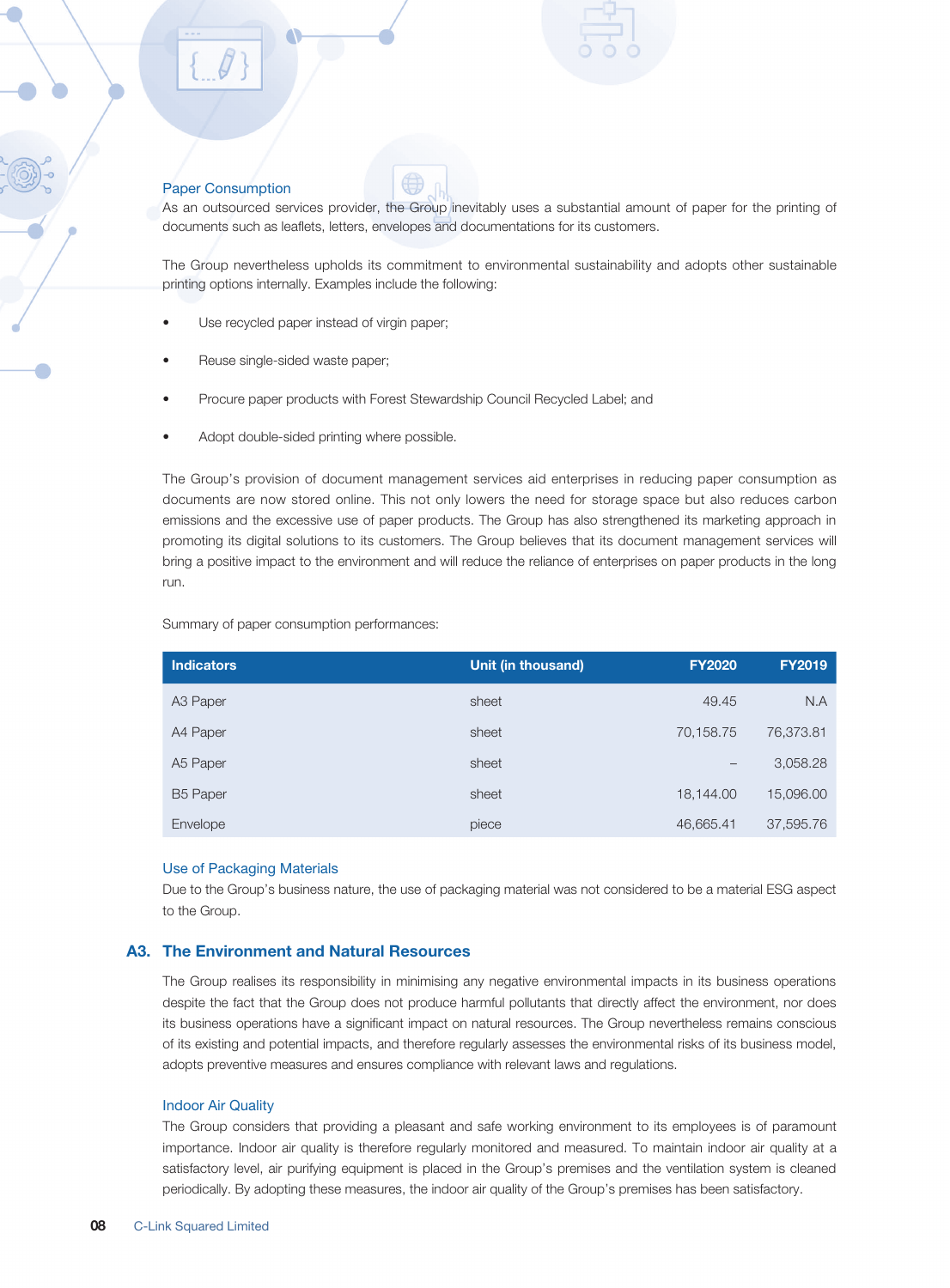#### B. SOCIAL

#### B1. Employment

Employees are the most valuable asset of the Group. The Group recognises that its continued success relies heavily on its employees' talents and dedication. Therefore, the Group has adopted sound employment practices by establishing the comprehensive Human Resources ("HR") Policies and Procedures to cover every aspect of employment, including but not limited to the recruitment and management of staff, employee background checks, statutory obligations and compliance procedures and compliance with updated labour laws and regulations. The Group periodically reviews existing policies and employment practices to ensure the continuous improvement of its employment standards and competitiveness against service providers of the same industry. As at 31 December 2020, the Group had approximately 171 employees (2019: 181 employees); all of them were full-time employees. 168 employees fell under the reporting scope of the ESG Report, which describes the information and KPIs of the Group's principal business activities in Malaysia. Therefore, all of the 168 employees were located in Malaysia.

During FY2020, the Group was not aware of any material non-compliance with employment-related laws and regulations that would have a significant impact on the Group, including but not limited to the Employment Act 1955 of Malaysia.

The distribution of employees of the Group according to gender, age group and employee category are as follows:

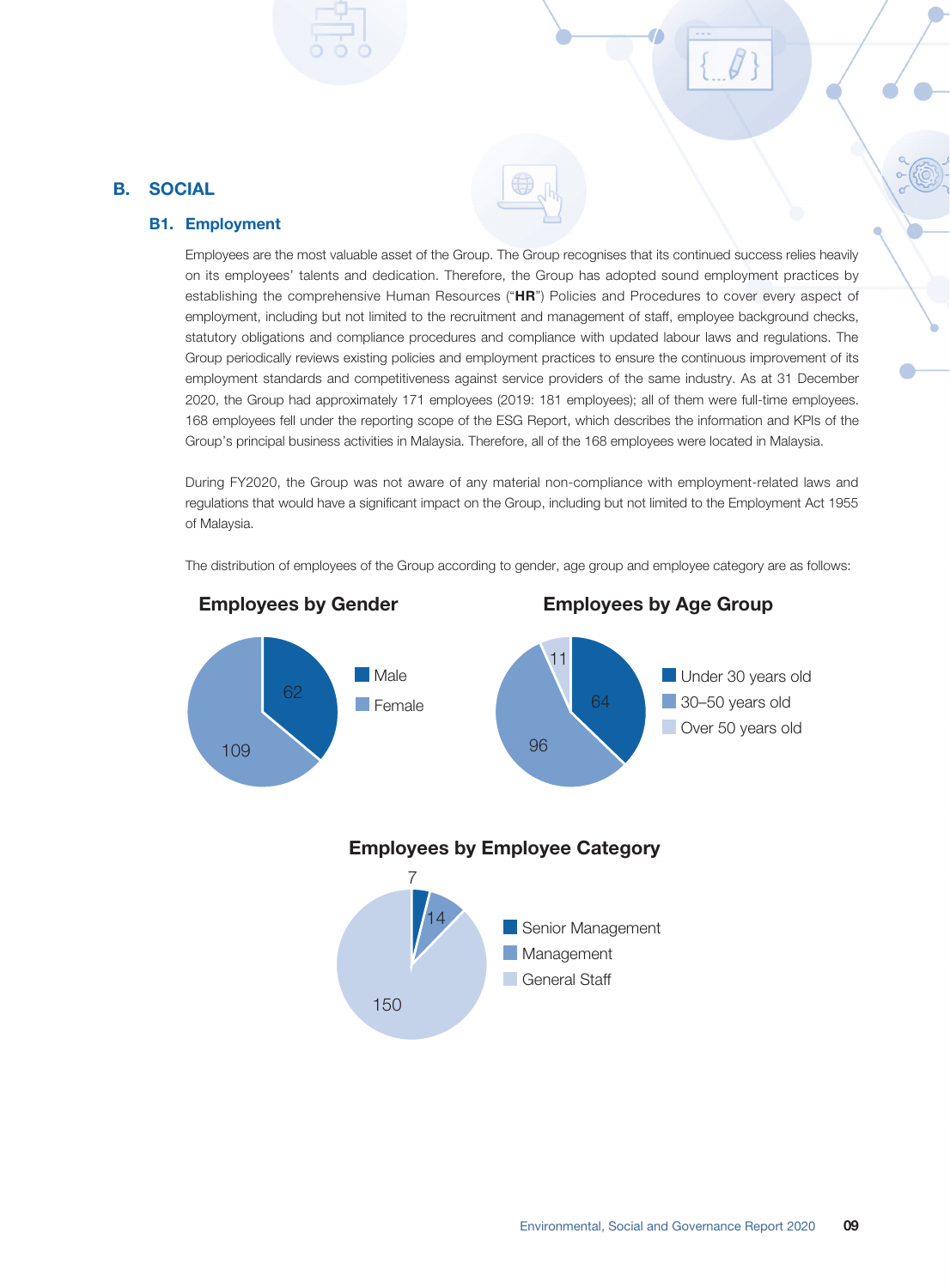The employee turnover rate of the Group according to gender, age group and geographical region are as follows:

| <b>Category</b>               | <b>Unit</b> | <b>Turnover rate</b><br>2020 | <b>Turnover rate</b><br>2019 |
|-------------------------------|-------------|------------------------------|------------------------------|
| <b>By Gender</b>              |             |                              |                              |
| Male                          | percentage  | 7.4                          | 11.0                         |
| Female                        | percentage  | 17.0                         | 15.7                         |
| <b>By Age Group</b>           |             |                              |                              |
| Under 30 years old            | percentage  | 14.2                         | 16.8                         |
| 30-50 years old               | percentage  | 9.1                          | 9.9                          |
| Over 50 years old             | percentage  | 1.1                          | 0.0                          |
| <b>By Geographical Region</b> |             |                              |                              |
| Malaysia                      | percentage  | 24.4                         | 26.7                         |

#### Recruitment, Diversity and Equal Opportunities

Sustainable growth of the Group relies on the diversity of talents and non-discriminatory recruitment process. The Group's employees are recruited from various sources which include the open market, online job postings, advertisements, company website, walk-ins, etc. via a robust, transparent and fair recruitment process based solely on their experience and expertise and without regard to their age, ethnicity, origin, gender identity, marital status, sexual orientation and religion.

The Group is of firm belief that all employees should be provided with a working environment that enables them to be productive and work to the best of their abilities. Therefore, the Group is committed to creating and maintaining an inclusive and collaborative workplace culture. At the same time, the Group expects and asks for the cooperation of all employees in maintaining an environment free of discrimination and harassment. In addition, the Group emphatically states its zero-tolerance stance on any form of such behaviours in the workplace.

#### Benefits and Welfare

The Group understands that good benefits and welfare encourage retention and foster a sense of belonging. The Group offers attractive remuneration packages, including discretionary bonuses and allowances. In addition to the entitlement of leaves stipulated by relevant laws and regulations, the Group provides a variety of leaves to cater to the needs of its employees, such as emergency leave, marriage leave, compassionate leave, etc. Eligible employees are also eligible for overtime and medical claims.

#### Promotion and Performance Appraisal

Employees undergo a Performance Development Dialogue ("PDD") set up by the Group. The PDD is a 3-phase process that consists of a goal setting exercise, mid-year and year-end reviews. It is an on-going, two-way dialogue between the employee and their immediate superior which focuses on the employee's performance and development. Performance appraisals in the form of a written evaluation will also be performed on a regular basis. The results of such appraisals are used for employees' salary review and promotion consideration.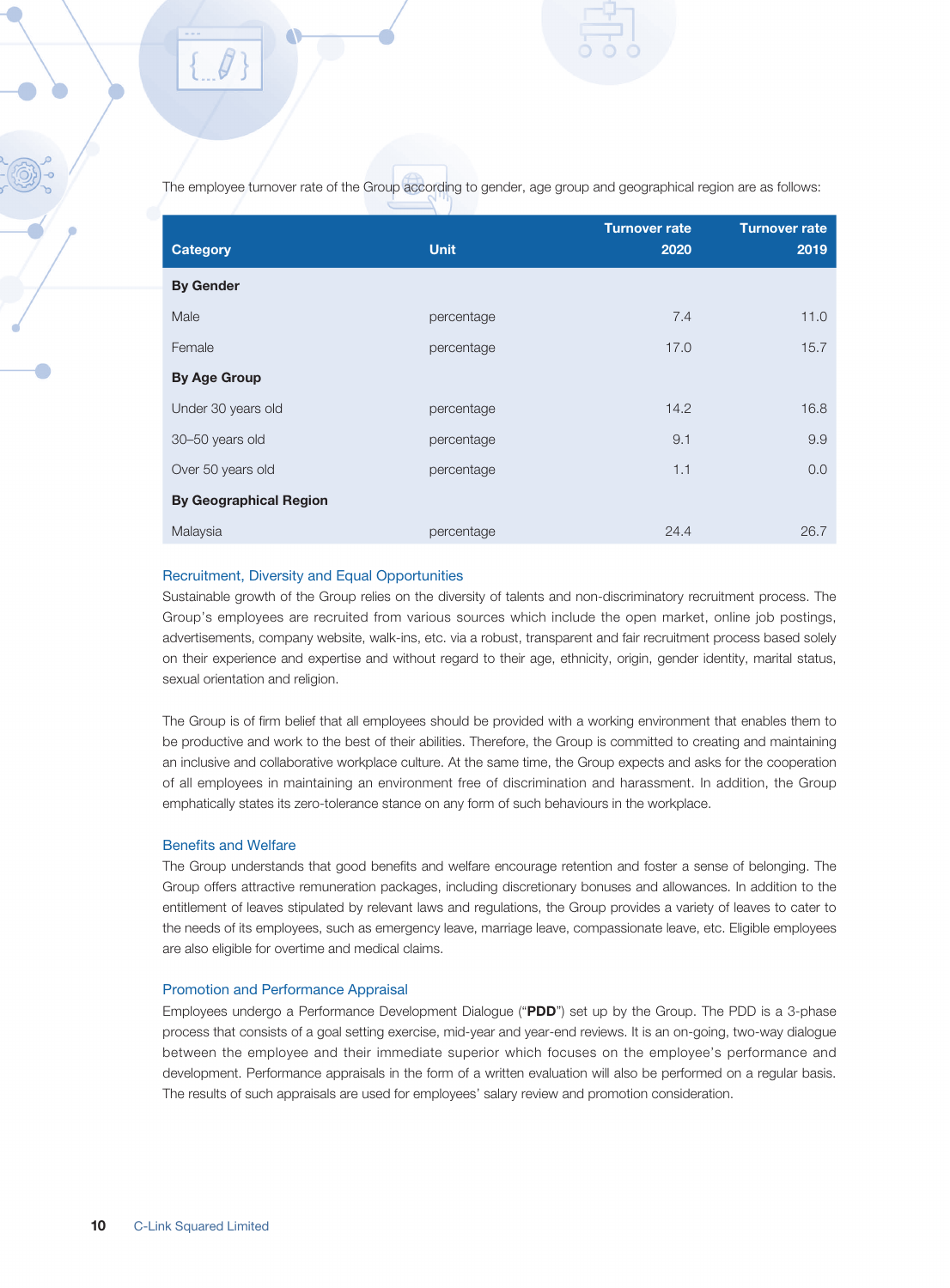#### Working Hours and Rest Periods

Official working hours and rest periods are clearly stated in the Group's HR Policies and Procedures and are in accordance with relevant local employment laws.

#### Compensation and Dismissal

The Group compensates employees according to statutory provisions that cover employees who sustain personal injury by accident or disease arising out of the course of employment. Unreasonable dismissal under any circumstances is strictly prohibited. Dismissal will be based on reasonable and lawful grounds clearly stated in the Group's HR Policies and Procedures and in accordance with the relevant local employment laws.

#### B2. Health and Safety

#### Occupational Health and Safety Management

The Group places a high priority on providing employees with a safe and healthy working environment and is committed to complying with all applicable health and safety laws and regulations. The Company's Occupational Health and Safety Policy was drafted and subsequently implemented in accordance with the Occupational Safety and Health Act 1994 of Malaysia. The said policy includes controls on identified hazards and procedures and guidelines on emergency evacuation to ensure the health and safety of its employees.

The Group has identified various potential hazards in the workplace through the Hazard Identification, Risk Assessment and Risk Control ("HIRARC") approach. The Group administers assessments adopting the HIRARC on an annual basis. The said approach provides a systematic and objective method to assess and control risks with an aim to safeguarding the health and safety of employees and mitigating potential hazards within the workplace.

The Group places great emphasis on ensuring that its employees receive adequate and appropriate training regarding workplace safety procedures. In addition, the Group holds safety awareness training for its employees and encourages them to undergo continuous safety training. Safety awareness training covers potential risks that may happen in the workplace to mitigate workplace accidents. It also provides a first aid guide to its employees to ensure that suitable measures can be carried out during emergencies.

In view of the outbreak of coronavirus (COVID-19) in Malaysia, the Group had implemented measures to ensure safety to staff, safety within the Group's premises and business continuity in the event of disaster caused by factors beyond the Group's control. These measures include, inter alia, monitoring staff, ensuring good personal hygiene practices are adopted by the Group's staff, temperature screening, limitation of social contact within and outside of the Group's workspace and cleaning of office premises. The Group has also taken measures to ensure sufficient stock of personal protective equipment, hand sanitiser and disinfectant products.

During FY2020, the Group was not aware of any material non-compliance with health and safety-related laws and regulations that would have a significant impact on the Group, including but not limited to the Occupational Safety and Health Act 1994 of Malaysia. During FY2020, there were no work-related fatalities and no lost days due to work injury were recorded.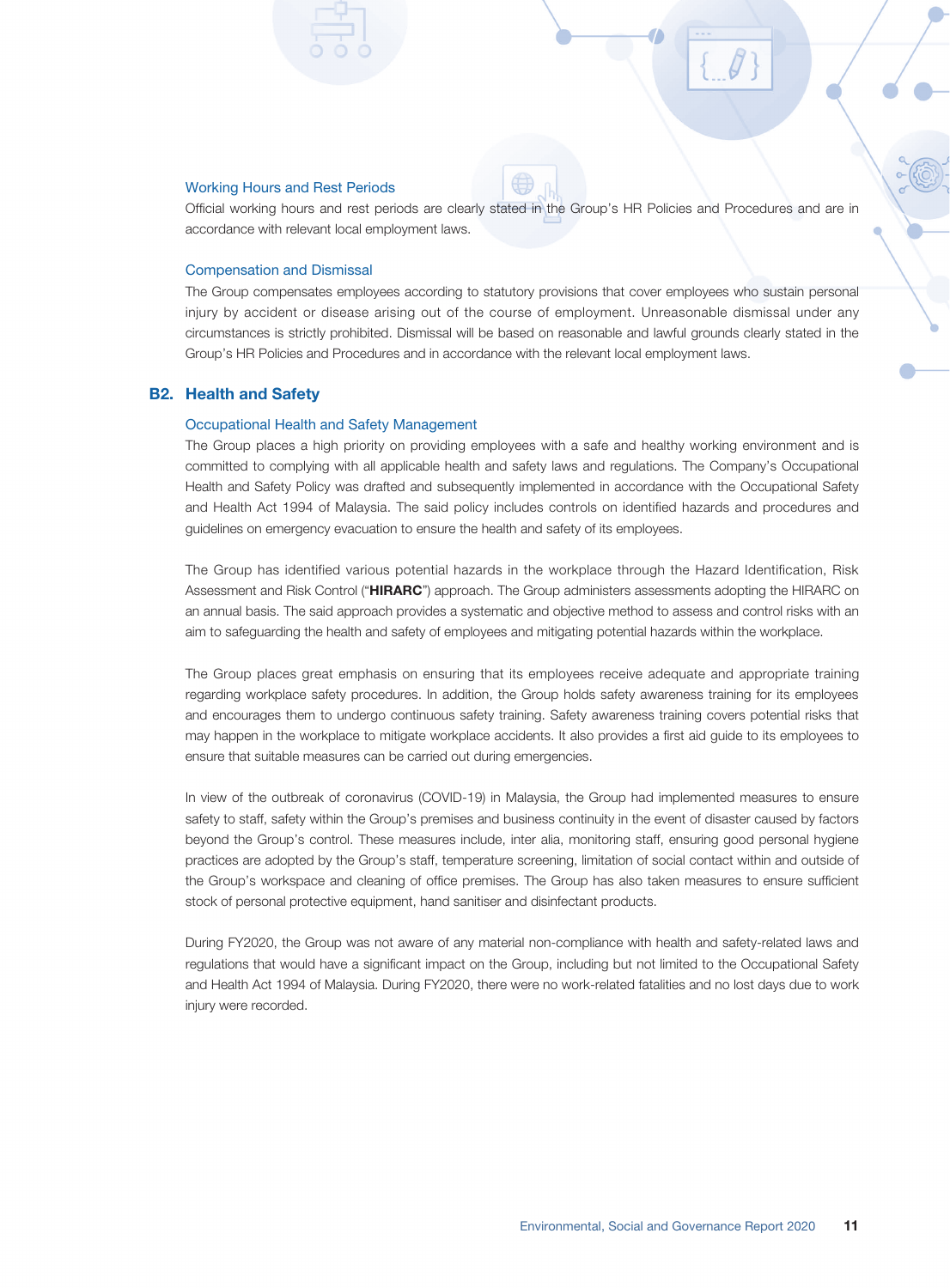#### B3. Development and Training

#### Training and Development

Training and continuous development are indispensable to the Group's employees to keep abreast of the everchanging trend of the industry and also to satisfy its customers' evolving needs. The Group holds firm belief that the provision of training opportunities and continuous career development to its employees, which strengthens the professional capabilities and growth of the employees and retains high-calibre talent, provides a solid foundation for the Group's continuing success. At the same time, it also supports the sustainable growth of business and maintenance of the Group's competitive edge in the industry.

#### Provision of Training Opportunities

New employees are required to undergo an orientation to ensure that they are familiar with the Company's background and rules. On-the-job training will also be provided when necessary to reinforce employees' skills and knowledge. All employees are required to participate in the training conducted by the Group on information security awareness and safety awareness annually to ensure that they are aware of information security threats and health and safety hazards within the workplace. Moreover, employees are also encouraged to attend additional training sessions that are relevant to their jobs.

The Group provides financial subsidies to selected employees for external training courses to strengthen their jobrelated knowledge.

During FY2020, the Group's employees received a total of 205 hours of training. The breakdown of percentage of employees trained and average training hours completed per employee are as follows:

| <b>Category</b>          | <b>FY2020</b><br><b>Percentage of</b><br>employees trained | <b>FY2020</b><br><b>Average training hours</b><br>completed per employee |
|--------------------------|------------------------------------------------------------|--------------------------------------------------------------------------|
| Gender                   |                                                            |                                                                          |
| Male                     | 100                                                        | 1.26                                                                     |
| Female                   | 100                                                        | 1.17                                                                     |
| <b>Employee category</b> |                                                            |                                                                          |
| Senior Management        | 100                                                        | 1.86                                                                     |
| Management               | 100                                                        | 3.00                                                                     |
| <b>General Staff</b>     | 100                                                        | 1.00                                                                     |

#### B4. Labour Standards

#### Prevention of Child and Forced Labour

The Group guarantees that no employee will be made to work against his/her will or be coerced to work. The recruitment of child labour is strictly prohibited and all employees recruited by the Group are above 18 years old. Personal data is collected during the process to assist the selection of suitable candidates and to verify candidates' personal data. The HR department ensures that their identity documents are carefully checked. In circumstances where any individual below the legal working age or without any identification documents is hired, corrective actions will be taken immediately to rectify the situation, by terminating the employee and reporting to the relevant Governmental authorities.

During FY2020, the Group was not aware of any material non-compliance with child and forced labour-related laws and regulations that would have a significant impact on the Group, including but not limited to Children and Young Persons (Employment) Act 1966 of Malaysia.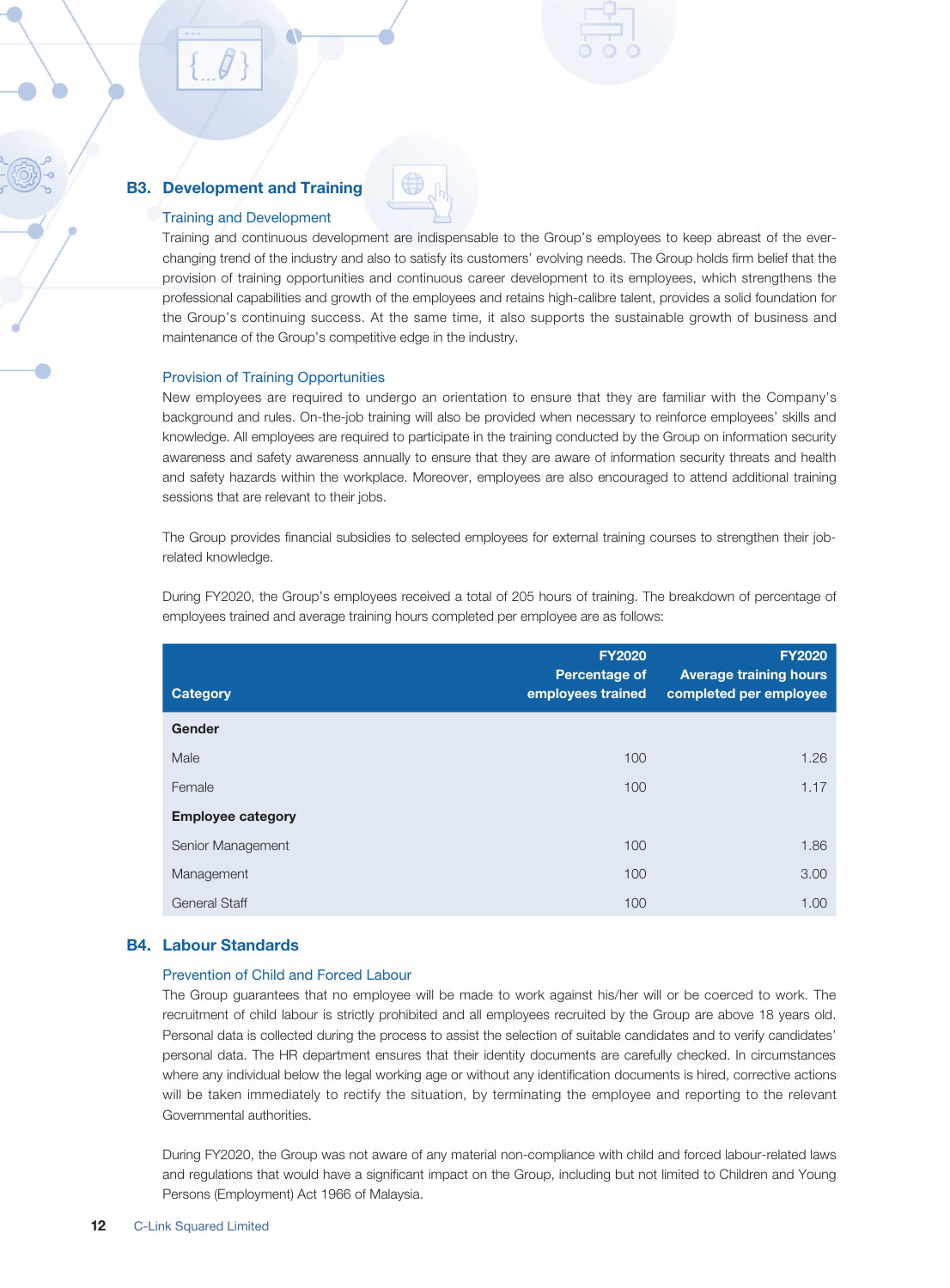#### B5. Supply Chain Management

The Group recognises the importance of good supply chain management practices in mitigating environmental and social risks. In view of green supply chain management, the Group strives to engage suppliers who incorporate the consideration of environmental and social risks into their supply chain management.

#### Procurement Practices

The Group's two major types of purchases are the purchase of paper and postage service. In addition to these two types of purchases, the Group will also procure other printing materials, including but not limited to letterhead portrait and continuous stationery. The Procurement Policy of the Group, which outlines the procedures of selecting, managing and assessing suppliers, was established to better govern the Group's procurement procedures.

During the supplier selection process, a number of factors, including but not limited to the supplier's ability to meet the Group's quality requirements, the supplier's reputation and the price of products or services, are considered.

To ensure that suppliers continue to meet the Group's requirements and expectations, the Group keeps and maintains a Qualified Suppliers List which is approved by the Directors. Assessments on suppliers are conducted regularly and approved by the Directors. Assessment criteria include the supplier's reputation, quality and price of products or services provided, response time to enquiries, delivery time and the credit period offered.

Where possible, the Group strives not to over-rely on a particular supplier by maintaining more than one suppliers for each type of products or services provided in order to ensure the stability of the supply chain. In any procurement process, quotation comparison should be performed, and a minimum of two quotations should be obtained from different suppliers. The Group will continue to regularly monitor and examine its supply chain in regards to their performances.

The number of supplier breakdown by geographic region are as follows:

| Total suppliers by region | <b>Unit</b>   | <b>FY2020</b> | <b>FY2019</b> |
|---------------------------|---------------|---------------|---------------|
| Malaysia                  | <b>Number</b> | 36            | 38            |
| China                     | <b>Number</b> | $\mathcal{P}$ | $\Omega$      |
| Total no. of suppliers    | <b>Number</b> | 38            | 38            |

#### B6. Product Responsibility

The Group has quality and assurance procedures in place to ensure that the products and services provided are not only in compliance with relevant local laws and regulations, but are also of satisfactory quality.

During FY2020, the Group was not aware of any non-compliance with laws and regulations concerning health and safety, advertising, labelling and privacy matters relating to products and services and methods of redress that would have a significant impact on the Group, including but not limited to the Personal Data Protection Act 2010 and the Copyright Act 1987 of Malaysia.

During FY2020, the Group did not receive any cases of product or service- related complaints, nor was it subjected to any product recalls.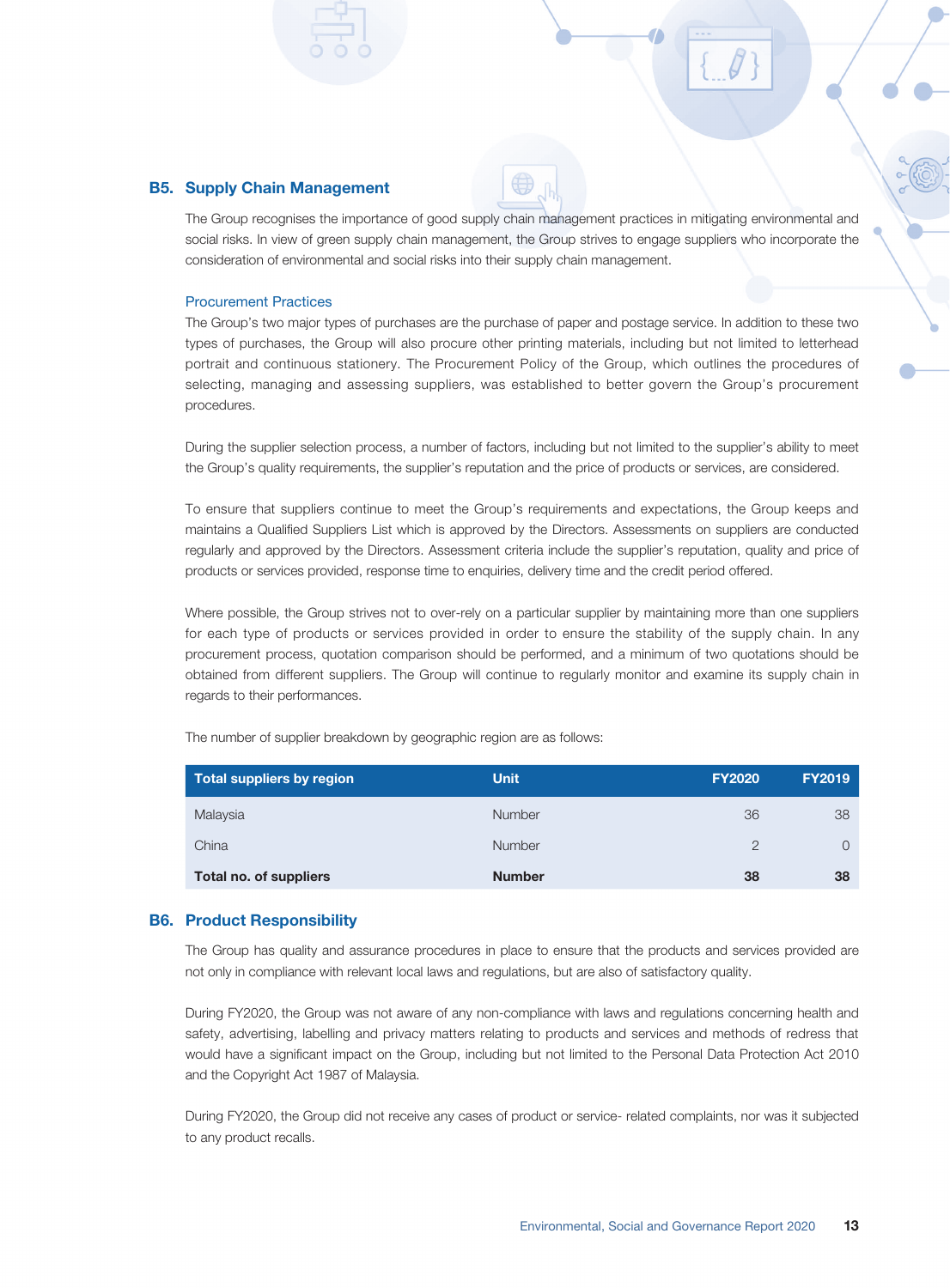#### Data Protection and Privacy

The Group endeavours to protect all sensitive information pertaining to its customers and to take reasonable measures to preserve the integrity of customers' data and prevent any corruption or loss of customers' data. The Group has established the Data Protection and Privacy Policy. The said policy covers topics such as the handling and disclosure of confidential information, data breach and incident management, policy review process. Existing policies are reviewed annually to ensure that such policies continue to be compliant with local laws and regulations.

The Group ensures that its employees have proper knowledge and support with regard to handling sensitive information. To further safeguard the customers' personal data privacy and the Group's confidential information, employees of the Group are required to sign the Non-Disclosure Agreement, Employee's Service Agreement and Fidelity Guarantee Service Agreement.

#### Intellectual Property Rights

The Group uses various Intellectual Property ("IP") rights, in particular, trademarks and software copyrights, in its daily business. The Group has established the Intellectual Property Rights Policy to diligently guard against any violation of its IP rights. The said policy states the identification, application and protection against infringement of IP rights. Any unauthorised use of the Group's domain names and/or other intellectual properties by the competitors in their corporate names or brands could harm the Group's image and erode its competitive advantage. The Group's IP rights are important corporate assets and the Group requires that they are used properly.

#### Customer Complaints Management

The Revenue and Receipt Policy established by the Group states the roles and responsibilities of different employees with regard to managing customers' complaints and expectations. Feedbacks and complaints from the Group's customers are highly valued as it is critical to the continuous development of the Group. The client relationship managers will also schedule regular meetings with customers to ensure that their needs and expectations of the Group's products are met.

Should the Group receive any complaints, the client relationship managers will act as the point of contact for complaints from customers. Where necessary, the issue will be escalated to the Directors. The Group strives to act in a timely manner to resolve the issue with effective corrective and/or remedial actions. In addition, complaints received will be discussed and reviewed by the management during regular meetings to prevent re-occurrence. The Group has established a set of standard operating procedures for client servicing and production and training to new employees during probation to reduce the chance of receiving customer complaints.

#### Health and Safety of Products

Due to the Group's business nature, health and safety matters are topics that are considered to be immaterial to the Group.

#### Advertising and Labelling

Due to the Group's business nature, the Group considers that it has an insignificant amount of business dealing in relation to advertising and labelling matters.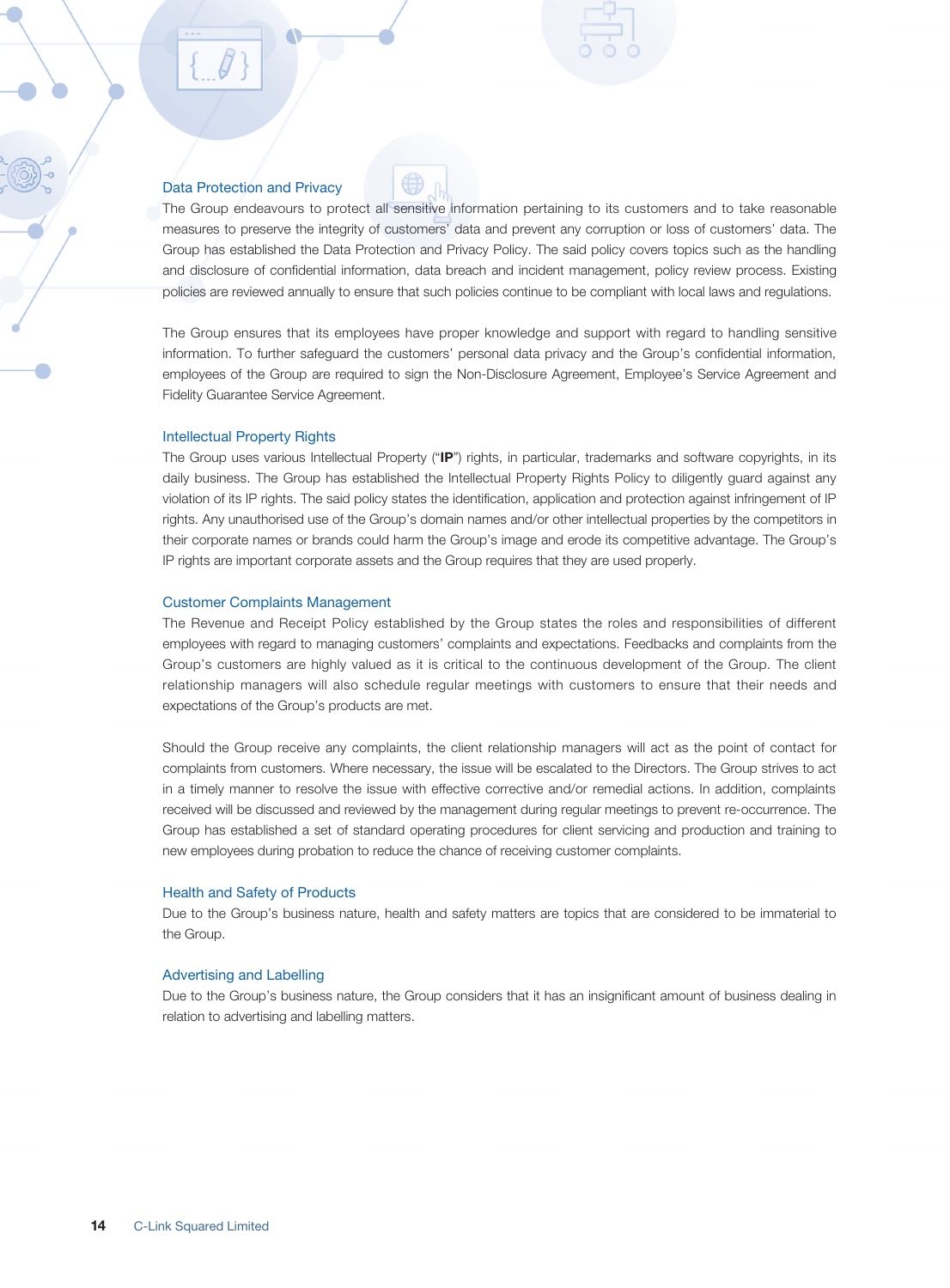#### B7. Anti-corruption

Solid corporate governance is vital to the Group's growth and development. The Group emphatically affirms its zero-tolerance stance regarding any behaviours that not only violate Malaysian laws and regulations but also severely damage the business integrity and reputation of the Group.

During FY2020, the Group was not aware of any material non-compliance with the relevant laws and regulations of bribery, extortion, fraud and money laundering that would have a significant impact on the Group, including but not limited to the Malaysian Anti-Corruption Commission Act 2009. During FY2020, there were no legal cases regarding corrupt practices brought against the Group or its employees.

#### Code of Conduct

The Group has established a formal Code of Conduct that set out appropriate methods in handling circumstances such as conflict of interests and corruption to comply with relevant laws and regulations of Malaysia. Employees are strictly prohibited to solicit personal gifts or donations. Under certain circumstances, the Group understands that it can be difficult to decline gifts, hence employees are allowed to accept the gift on behalf of the Group and is required to declare such courtesies and gratuities to the Head of Department.

#### Whistle-blowing Mechanism

The Group has an Anti-Fraud and Whistle-Blowing Policy that aims to provide employees with guidance and reporting procedures to encourage employees to report fraudulent, economic extortion, and illegal activities. Whistle-blowers are required to submit a written report to the Board, Head of HR Department or the Audit Committee regarding the suspected misconduct with supporting evidence. The Group will conduct a thorough investigation if necessary, upon making a preliminary analysis on the report. The Group intends to protect the whistle-blower from common concerns such as confidentiality and potential retaliation or discrimination. Therefore, the employee reporting in good faith under the whistle-blowing mechanism can be assured of the protection against unfair dismissal or victimisation, even if the reports are subsequently proved to be unsubstantiated.

#### Anti-Fraud and Anti-money Laundering

With reference to the Anti-Fraud and Whistle-Blowing Policy, the group has incorporated a section regarding Anti-Money Laundering in order to raise employees' awareness on identifying possible fraudulent and illegal behaviours and provide suitable guidance on the reporting procedures should there be any suspected misconducts. The said policy safeguards the interests of the Group against material fraud risk and the risk of being used for money laundering. During FY2020, a total of 166 employees from different employee categories had participated in anticorruption training session at least once.

#### B8. Community Investment

The Group realises the importance of giving back to the members of the society and encourages its employees to engage in community services and voluntary activities to give back to the less-abled and financially challenged members of the public. The Group intends to extend its scope of financial contribution to benefit the financially disadvantaged in the future.